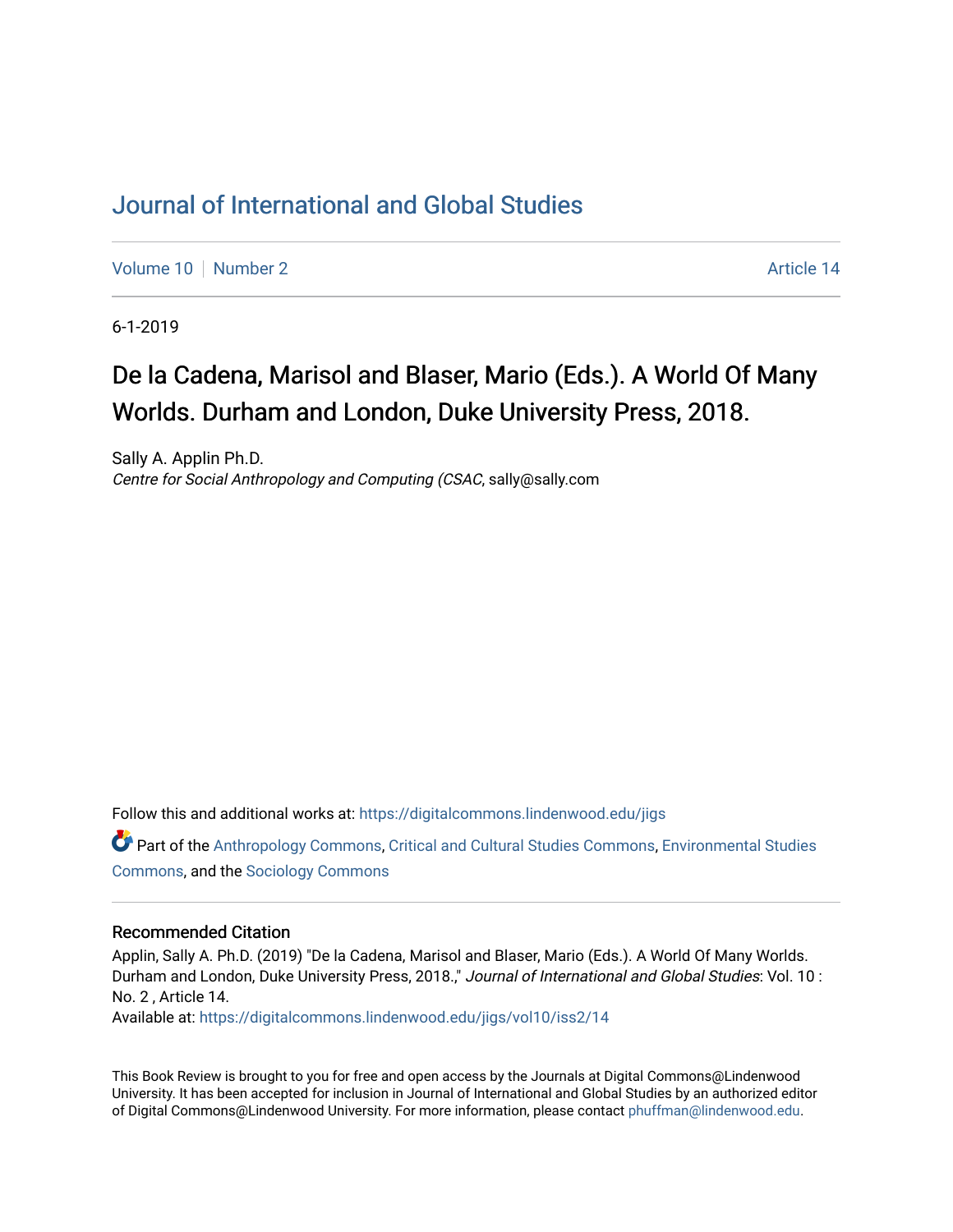## **De la Cadena, Marisol and Blaser, Mario (Eds.).** *A World Of Many Worlds.* **Durham and London, Duke University Press, 2018.**

In *A World of Many Worlds*, Marisol de la Cadena and Mario Blaser assemble the work of six contributing authors, each addressing aspects of the underlying theme of the "Pluriverse," a term created to describe the "ecologies of practices across heterogeneously entangled worlds," such as those that extend beyond what science suggests is relevant, into indigenous cultures and their representative structures. The discussion of these, primarily motivated by a concern for the ecology and preservation of our planet, is illustrated via a focus on the concept of the Anthropocene (a new age of time/temporality) and the mechanisms that form the political ontologies within it. In summary, this volume expressly addresses how we must consider all cultural perspectives as we work to solve humanity's most pressing crises.

To do this, it is argued that we must reassess the "other" in our worldview. The other can no longer be conceived of in the current socio-political climate as being human, bounded by ethnicity or place, but must include both human and "other-than-human-persons" (p.12) having belief structures that are often embedded in their environs—or are the belief structures themselves within, of, or from the environs. These include, and are not limited to, the animal and mountain spirits that are omitted from conversations about the world and whom are rarely included as active participants in the ethnographies and knowledge that shape political decisions, debates, and outcomes critical to the conditions of their existence. In this vein, ethnographic fieldwork is described as being not solely about the collection of data, but rather as a practice capable of shaping outcomes, collectively creating "worlding tools" (p. 6) with political impact for all, while favoring only some.

Understandably, this volume attempts to frame varying heterogeneous realties and how they are impacted by having a continued focus on the Anthropocene. This is a critical topic in 2019's world of rapid climate change, political unrest, and increasing nationalism. The tensions between not only those with and without means but also between the beliefs inherent to their respective places, are overlooked in policies that are shaping our collective future. As the world stares down the barrel of the eradication of multiple species (including potentially and eventually humans) due to climate change, there is a palpable imbalance of inclusion of multiple voices and perspectives on the outcomes of decisions and policies that impact the entire globe. From an ecological perspective, the authors examine the omission of the voices of those most affected by corporate resource extractavism.

A major theme in this volume is knowledge and the critical observation and belief that those making knowledges make the "worlds they know" and, as such, are conditioned to "reinstate themselves" recursively. This is how the recursion of knowledge and knowledgemaking practices can potentially perpetuate a system that excludes the 'others' and what they hold sacred. As the authors discuss, this displaces even the 'other of knowledges,' thus limiting the boundaries of knowledge for defining and participating in full realities, especially those including beliefs, spirits, and their embodiments. Marilyn Strathern, in "Opening up Relations," explores how relations enable knowledge. She questions how we make things known, including relations between subject-object and their cocreation (p. 24), discussing how to "open up" the process to include relations and non-relations as objects of knowledge.

In "Spiderweb Anthropologies: Ecologies, Infrastructures, Entanglements," Alberto Corseín Jiménez uses the spiderweb as a metaphor for our current world state, describing the spiderweb's attributes of grace, beauty, tension, frailty, violence, and catastrophe. Most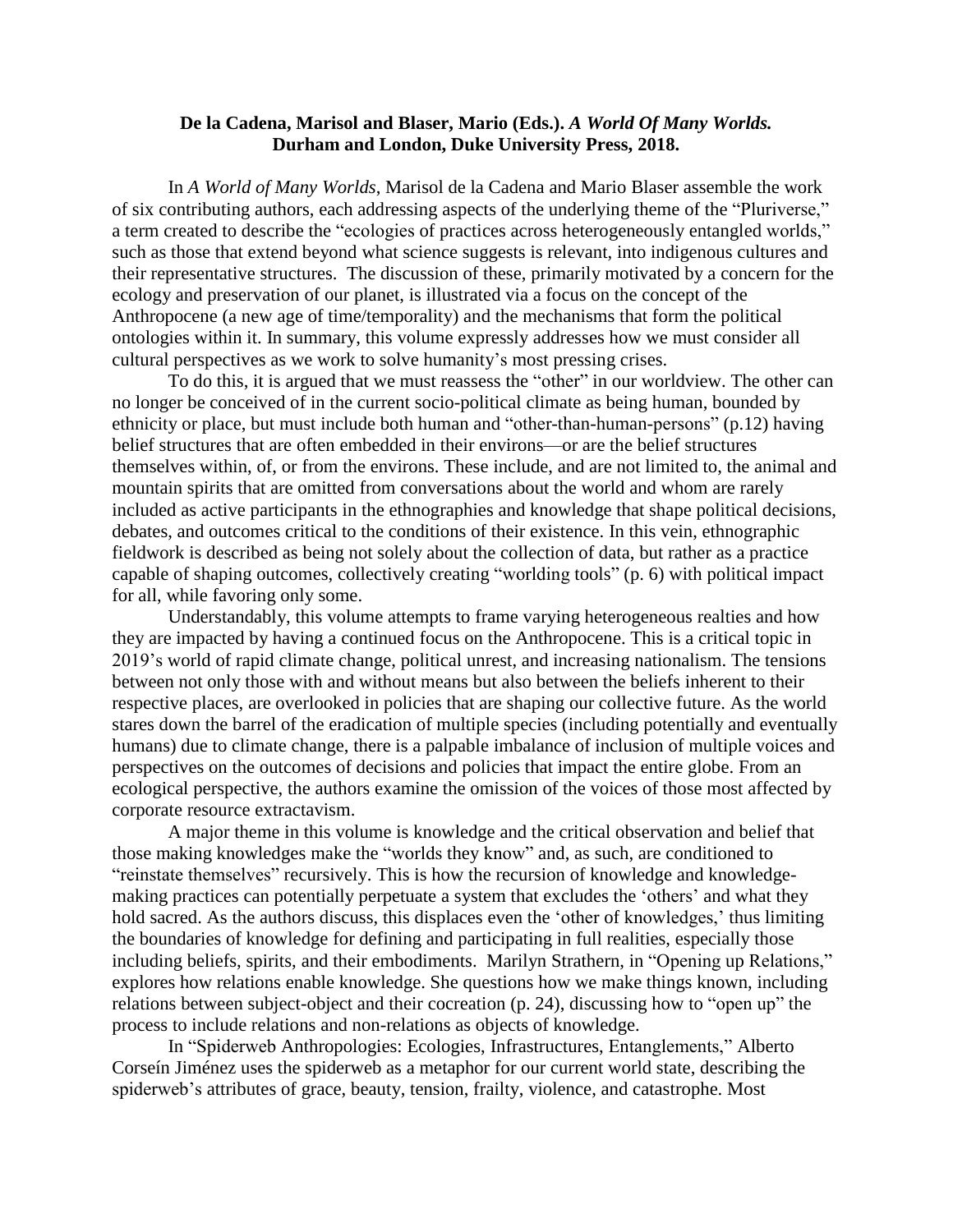critically, the spiderweb, functioning not only as a trap or a symbol of entrapment but also as an 'environs,' offers what Jiménez describes as a type of symbiotic recursion of energy, representing what he defines as, "Double Environmentalism" (*i.e.*, in which worlds are being created by the spider while "recapturing the worlds of others") (p. 53). Double Environmentalism alludes to other meanings and worlds, particularly the continuing theme of reality and the others and their narratives and perspectives, which are critical to holistic knowledge-making and which are left out of the planning and any potential future outside of the Anthropocene.

In "The Challenge of Ontological Politics," Isabelle Stengers characterizes the global West as a machine that "destroys both politics and ontologies" and further claims that "a world destroying machine cannot fit with other worlds" (p. 86), setting the background for political ontologies as a mechanism for potential resistance to this model. Using science as an example, Stengers discusses the elitism of scientists, manifested in their loyalty to the "conquest machine" of science, without much consideration of the other realities (here meaning disciplines, and other-than-human-persons) and contexts that enable such science to occur. Stengers' chapter maintains an interesting compatibility with the notion of Jiménez's spiderweb in that arguments of science are portrayed as recursive, reflexive, and self-bounded.

Helen Verran's chapter, "The Politics of Working Cosmologies Together While Keeping Them Separate," explores how group knowledge is created, with a critical point being that the group together is where new knowledge can be created, separate from each member's prior knowledge (p. 11). Verran reminds us that to fully understand individual knowledge perspectives when engaging in cosmopoliticas, we must ask knowers their otological, methodological, epistemological, and axiological reasoning (p. 127) and must further acknowledge that these perspectives can transcend the ethnographer's belief or understanding in new ways (pp. 124–125).

In "Denaturalizing Nature," John Law and Marianne Lien discuss the idea of nature as being not a single or static entity but rather an "outcome of [the] myriad practices" that are constantly reshaping it (p. 132). Law and Lin discuss nature as a concept that is location bound, defined as a relation of objects and practices intersecting in physical proximity (p. 147). This shares the theme of heterogeneity and differing perspectives found in the main theme of the volume and also presents support for the conflicts described in prior chapters, touching on science, perspectives of reality, singular foci, and policy, squarely including terrain and physical landscape.

Eduardo Viveiros de Castro and Déborah Danowski, in "Humans and Terrans in the Gaia War," describe the tension of the Earth "taking on the appearance of a threatening power" even while it is "fragile and susceptible" (p. 172). They ask the reader to consider the dual roles of the Anthropocene and of Gaia (a "new way of experiencing space") (p. 172). Within these models, humans are described as being simultaneously victims and culprits (p. 176) of cause and effect. Using frames from Dipesh Chakrabarty, Gunther Anders, and Burno Latour, Viveiros de Castro and Danowski discuss the detail of the intellectual, physical, and fractal positions of many "others" in time, space, perspective, politic, and existence.

The weakness of this book is that frankly, it is chewy. It's a challenging read, steeped in science and technology studies, with cyborg references and multiple reflections. It also raises issues that while well argued, seem unsolvable. However, it is fascinating and worth the time investment, for there are gems. Jiménez's trap metaphor shines, and the authors' overall earnestness and dedication to the topic at hand is superb. The strength of this book is its